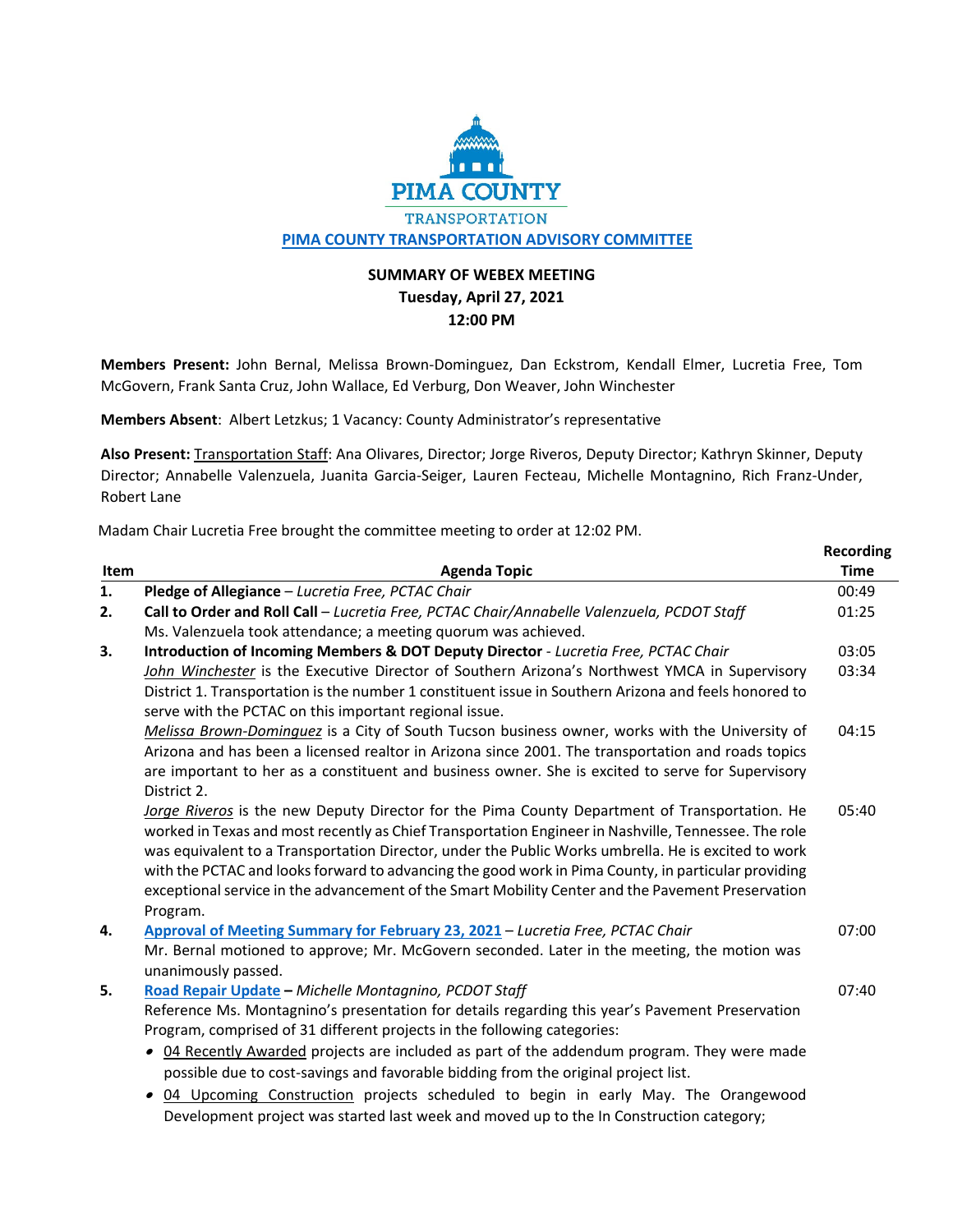|      |                                                                                                                                                                                                                                                                                                                                                                                                                                                                                                                                                                               | <b>Recording</b> |
|------|-------------------------------------------------------------------------------------------------------------------------------------------------------------------------------------------------------------------------------------------------------------------------------------------------------------------------------------------------------------------------------------------------------------------------------------------------------------------------------------------------------------------------------------------------------------------------------|------------------|
| Item | <b>Agenda Topic</b>                                                                                                                                                                                                                                                                                                                                                                                                                                                                                                                                                           | <b>Time</b>      |
|      | • 14 In Construction with three curb ramp projects and the Northeast Arterial Collector project                                                                                                                                                                                                                                                                                                                                                                                                                                                                               | 09:07            |
|      | nearing completion.                                                                                                                                                                                                                                                                                                                                                                                                                                                                                                                                                           |                  |
|      | 09 Completed Projects are fully complete and paid.                                                                                                                                                                                                                                                                                                                                                                                                                                                                                                                            |                  |
|      | Under the FY 21 Program Status Summary, Ms. Montagnino has a different perspective based off of<br>mileage and ADA ramps. There are 1.3 miles of Arterial/Collector Roadways and 23.65 miles of Local<br>Roadways that are projects Awarded but not yet in Construction. Most of the current work falls under<br>the In Construction category, except most ADA ramp projects will soon be moved to the Completed<br>category. About 50% of roads in Arterial/ Collectors and almost 114 miles of local roads, plus 18 miles<br>of Surface Treatments are in Construction now. | 09:38            |
|      | PCDOT will end of the year by doing 11 extra miles of Arterial/Collector Roadways, or 123% of the<br>original estimate. They added 19% additional Local Roadway miles and substantially increased<br>Surface Treatments. DOT was able to deliver more than planned with the dollars projected to spend.                                                                                                                                                                                                                                                                       | 10:36            |
|      | Ms. Montagnino informed that DOT is keeping up with everything and reflecting the changes on the<br>Roadway Repair Preservation map                                                                                                                                                                                                                                                                                                                                                                                                                                           | 11:12            |
|      | Mr. McGovern asked what the contract time is on each project getting started and due to be finished<br>before the end of the fiscal year. Ms. Montagnino replied, 30 working days for most subdivision<br>projects. Everything is projected to be paved with current fiscal year funding, though some cleanup<br>work may spill into the next fiscal year.                                                                                                                                                                                                                    | 11:40            |
| 6.   | Pavement Preservation Program Acceleration Measure - Ana Olivares, PCDOT Director                                                                                                                                                                                                                                                                                                                                                                                                                                                                                             | 12:43            |
|      | Ms. Olivares explained Jorge Riveros replaces Deputy Director Jim Cunningham, who retired earlier<br>this year. He will oversee the Maintenance and Operations and Project Delivery divisions.                                                                                                                                                                                                                                                                                                                                                                                | 12:51            |
|      | Refer to Ms. Olivares' presentation for details of the February 16, 2021, Board of Supervisors (BOS)<br>request to have PCDOT provide options for accelerating the repair of county roadways. She explained<br>that the plan has been that by 2030, all county roads would have an average PCI of 80. Staff was<br>asked what it would take to accelerate the plan and how much that would cost.                                                                                                                                                                              | 13:35            |
|      | Ms. Olivares summarized all options the BOS reviewed that applied PCDOT's portion of State-shared<br>revenues with supplementation from the county's PayGo program, for the county's capital<br>improvement and infrastructure with part of the funding going to roadway repair.                                                                                                                                                                                                                                                                                              | 14:01            |
|      | The PayGo plan, Option 1, was BOS-approved in November 5, 2019. Based on revenue for that time,<br>to achieve an average PCI of 80 required incremental funding of \$5M allocations each fiscal year<br>starting with FY 19/20 through FY 22/23. Thereafter, funding would be capped at \$25M per year<br>through FY29/30.                                                                                                                                                                                                                                                    | 14:18            |
|      | PCDOT reviewed several scenarios while preparing the current FY plan. It was considered a baseline<br>plan, and since then changed slightly from the original plan. In FY20, rather than completing \$26M<br>of work, \$36M was completed because of an additional PayGo amount.                                                                                                                                                                                                                                                                                              | 15:02            |
|      | For FY21, staff was unsure if additional revenues would be received since the pandemic was evolving.<br>PCDOT planned \$3M and the BOS approved \$50M from PayGo for FY21, the program being worked<br>on now for completion by the end of April 30 <sup>th</sup> .                                                                                                                                                                                                                                                                                                           | 15:24            |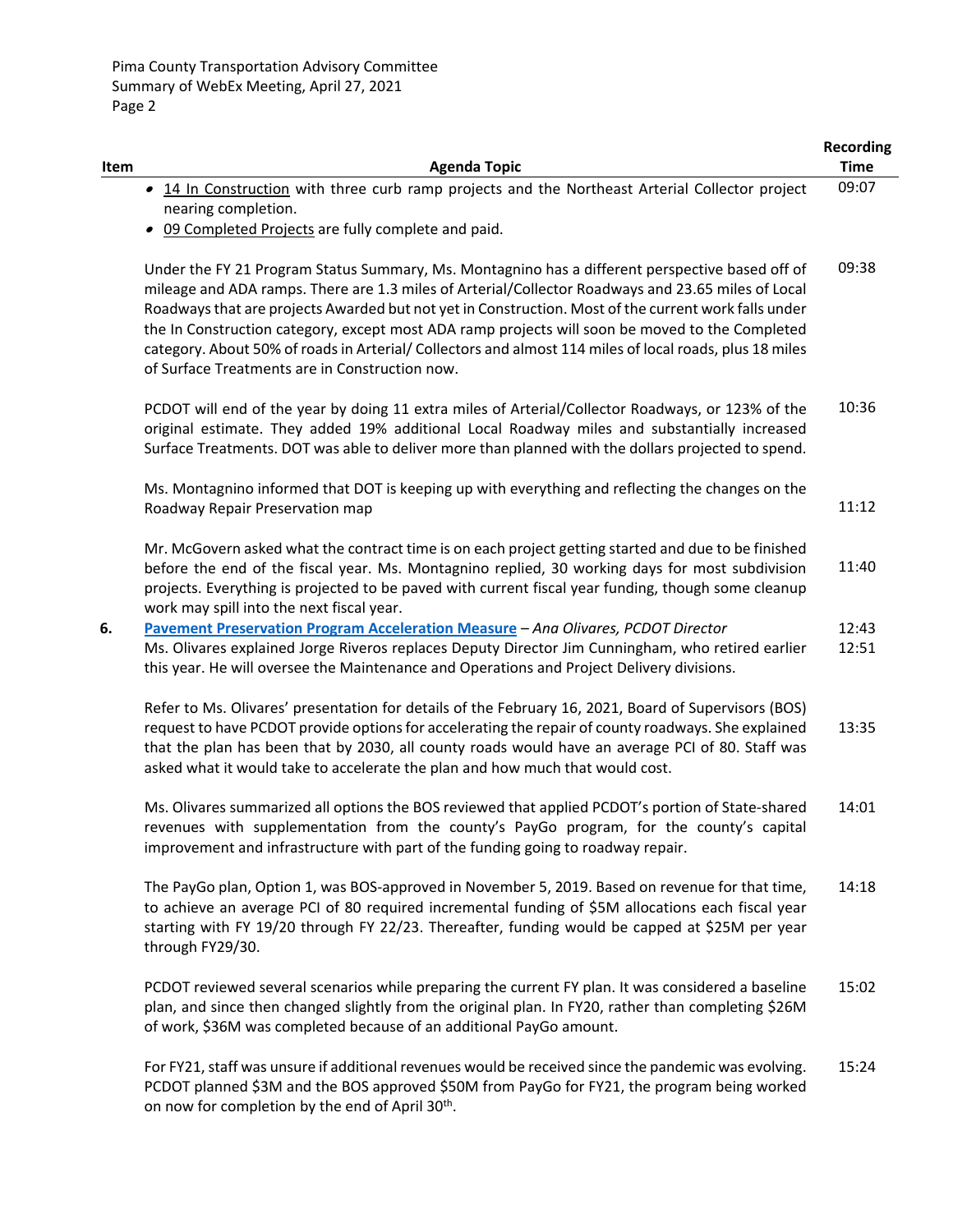|      |                                                                                                                                                                                                                                                                                                                                                                                                          | <b>Recording</b> |
|------|----------------------------------------------------------------------------------------------------------------------------------------------------------------------------------------------------------------------------------------------------------------------------------------------------------------------------------------------------------------------------------------------------------|------------------|
| Item | <b>Agenda Topic</b>                                                                                                                                                                                                                                                                                                                                                                                      | <b>Time</b>      |
|      | PCDOT's Baseline Plan for FY21 was to use past years' savings and pandemic revenues. PCDOT's<br>PayGo funding was \$0, resulting in \$35.5M for FY22. FY23 to FY26, were reduced from the original<br>\$25M, \$25M and \$25M amounts because PCDOT needed to pay back \$50M of borrowed funds for                                                                                                        | 15:50            |
|      | FY21.                                                                                                                                                                                                                                                                                                                                                                                                    |                  |
|      | PCDOT was asked what could accelerate the program and several options were reviewed. Option 1:<br>add another \$50M for FY22, reduce PayGo allocation through FY26 to pay back debt, and resume<br>annual \$25M funding beginning FY27 through FY29. This resulted in PCI of 80 by 2030 and spends<br>slightly less of originally planned PayGo allocation.                                              | 16:30            |
|      | Option 2: would obtain PCI of 80 by 2028, but funding would be increased by \$10M from the original<br>program.                                                                                                                                                                                                                                                                                          | 17:14            |
|      | Mr. McGovern noted a typo in Ms. Olivares' presentation of the total funding for Option 2. It should<br>be \$440,600,000. Recognizing the error, Ms. Olivares confirmed the total allocated Transportation<br>Department Funding allocation of \$206,000,000 and the total General Fund PayGo Allocation of<br>\$234,600,00 were correct. (Note: The slide has since been corrected and posted on line.) | 17:29            |
|      | Option 3: achieve PCI 80 by 2027 by exceeding adopted PayGo allocations.                                                                                                                                                                                                                                                                                                                                 | 18:19            |
|      | Option 4: would reach PCI 80 by 2026. All repairs would occur sooner original plan. However, this<br>scenario exceeded the PayGo allocation even more and fiscal years past 2030, required additional<br>PayGo allocations for FY33 through FY36 to maintain the road repair rate without State-shared<br>revenues.                                                                                      | 18:36            |
|      | Of four scenarios presented to the BOS, Option 1 was chosen at the April 6, 2021 BOS meeting. The<br>option allocated an additional \$50M for FY22 local road repair program, doing the 'worst first' as<br>PCTAC requested and effectively minimizing pressure on the General Fund by remaining within<br>established 2019 PayGo allocations.                                                           | 19:20            |
|      | Mr. Bernal asked if the selected Option is on track to achieve 80 PCI by 2030. Ms. Olivares replied,<br>yes.                                                                                                                                                                                                                                                                                             | 20:12            |
|      | Mr. McGovern explained that \$50M would be repaid for two consecutive years, an amount greater<br>than the usual \$25M the other scenarios considered. It would be four years without a PayGo<br>allocation. Ms. Olivares confirmed, saying it would be a very minimal amount.                                                                                                                           | 20:35            |
|      | Supervisor Rex Scott thanked the Committee for their service. Regarding Messrs. Bernal and<br>McGovern's questions, Supervisor Rex Scott informed that the BOS will always look at ways to<br>accelerate the Pavement Preservation Program. Option 1 was selected because it had the least                                                                                                               | 21:26            |

impact on the General Fund and would remain true to the original formula. It takes 60% reduction in the secondary property tax, as debt is paid down. The 60% increase in the county's residential property base is then applied to the PayGo. The remaining 40% will reduce the primary property tax. Supervisor Scott said Deputy County Administrator Carmine DeBonis reported to the BOS on April 6, that it is an ideal time for the industry and the County's subcontractors to handle additional projects. The BOS was assured that PCDOT can oversee \$83M of work in one year, as does the industry.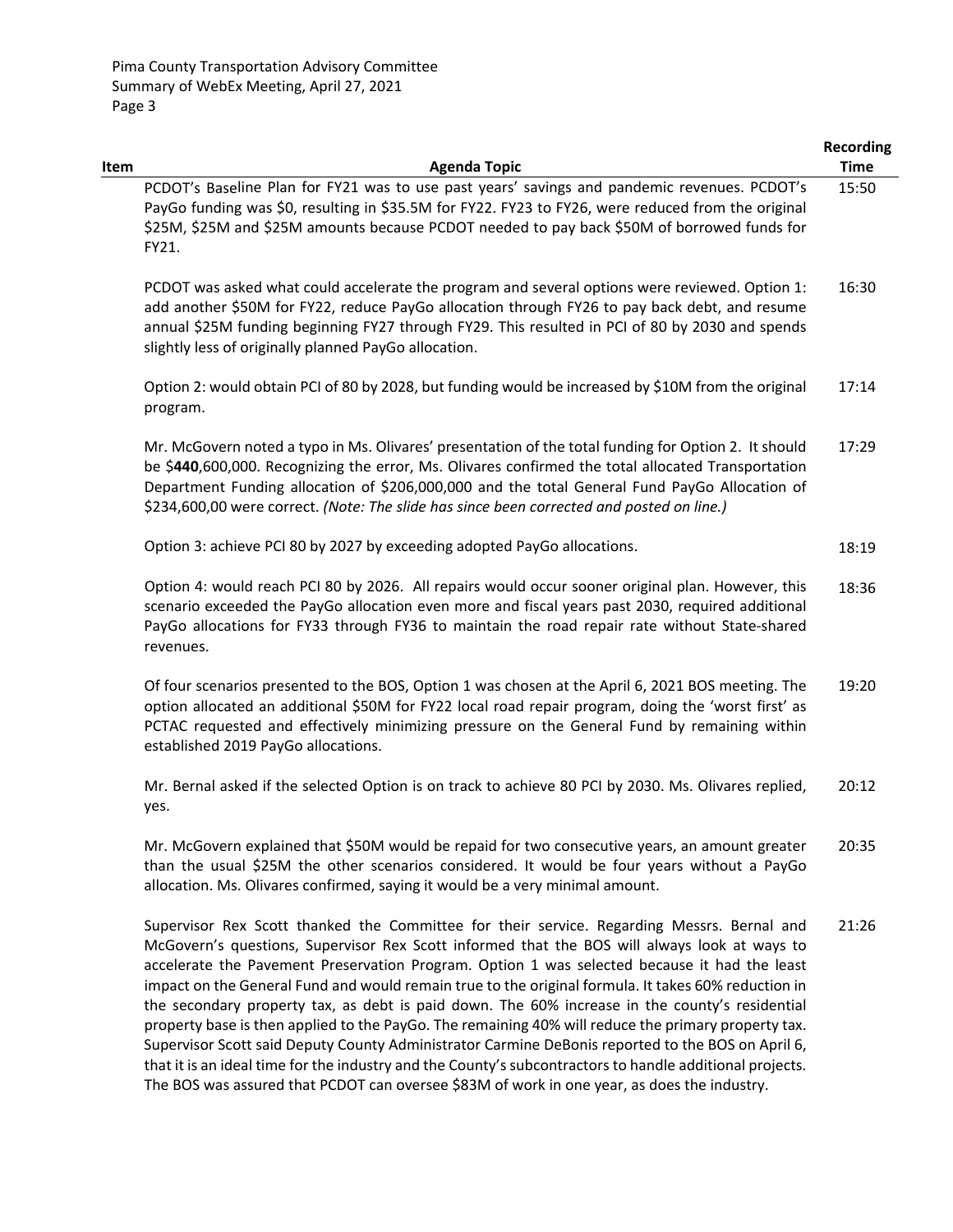|      |                                                                                                                                                                                                                                                                                                                                                                                                    | <b>Recording</b> |
|------|----------------------------------------------------------------------------------------------------------------------------------------------------------------------------------------------------------------------------------------------------------------------------------------------------------------------------------------------------------------------------------------------------|------------------|
| Item | <b>Agenda Topic</b>                                                                                                                                                                                                                                                                                                                                                                                | <b>Time</b>      |
|      | The PayGo program will be revisited as needed to review opportunities for accelerating it and achieve<br>overall PCI 80 before 2030 without adversely effecting other General Fund priorities.                                                                                                                                                                                                     | 23:46            |
|      | Supervisor Scott is impressed with PCDOT and its staff. There has not been a time when a District 1<br>constituent concern was not responded to with promptness, care, and with needed information. The<br>answer may not always be what the constituent wanted, but it certainly had all the information<br>needed.                                                                               | 24:12            |
| 7.   | Staff Summary of Regional Transportation Authority Citizens Advisory Committee Presentation -                                                                                                                                                                                                                                                                                                      |                  |
|      | Kathryn Skinner, PCDOT Deputy Director<br>Ms. Skinner provided a summary of the RTA Proposal presentation she and Director Olivares made<br>before the BOS on April 12, 2021 and April 20, 2021. It focused on two main areas:                                                                                                                                                                     | 25:14            |
|      | A) Improve Safety for vehicles, bicyclists and pedestrians.<br>B) A Flexible, Adaptable, Resilient plan will last for 20 years and the department should have<br>flexibility to determine the appropriate scope at the time of implementation because travel<br>patterns may have change, or a technology disruptor as the cellphone affects the roadway.                                          | 25:24            |
|      | The June 2020 proposal was shared with the PCTAC in July 2020. It included 21 named roadway<br>projects and focused on five categories that include:                                                                                                                                                                                                                                               | 29:39            |
|      | Maintenance: RTA funding to cover regional arterials and collectors;                                                                                                                                                                                                                                                                                                                               | 30:16            |
|      | Technology: Intersection signalization and hand-held technology to help route drivers to the least<br>congested routes; incentivizing change of habits; considering alternate modes of transit;                                                                                                                                                                                                    | 30:52            |
|      | Livable Streets: Safe access to modernized multi-modal corridors for the entire community, such<br>as the 880 Streets concept;                                                                                                                                                                                                                                                                     | 31:45            |
|      | All-weather Roads: Spot infrastructure improvements on 20 crossings routinely closed due to<br>weather activity that cause a breakdown of the transportation network;                                                                                                                                                                                                                              | 32:31            |
|      | Public Transit: Providing mobility options by harnessing technology to have more predictable<br>routes and safer transit stops for the non-driving public.                                                                                                                                                                                                                                         | 33:00            |
|      | Chair Free asked that copies of the County's full presentation be emailed to the PCTAC. Ms. Skinner<br>said full slide and audio recording link would be provided.                                                                                                                                                                                                                                 | 33:38            |
|      | Mr. Bernal asked if the proposal submitted to RTA in June 2020, changed with the latest submittal.<br>Ms. Skinner replied, no. It was the first opportunity to describe to the CAC what was in the county's<br>proposal. The portal was for named projects only. The discussion related to the categories was<br>provided in County Administrator Chuck Huckelberry's memorandum to the RTA's CAC. | 33:58            |
|      | Mr. Bernal noted the proposal had 21 specific road segments listed, and asked if 11 all-weather<br>crossings were specified. Ms. Skinner replied 20 were identified that regularly hit the maintenance<br>list for closure.                                                                                                                                                                        | 34:53            |
|      | Mr. Bernal asked if the intention is to use the funding for as many all-weather crossings as possible.<br>Ms. Skinner replied yes, the submittal included \$65M for that category.                                                                                                                                                                                                                 | 35:18            |

Chair Free asked when residents will see whether their intersection that floods made the final list. Ms. Skinner replied the development of the *RTANext* plan is being managed by the PAG RTA, the RTA Citizens Advisory Committee and the Technical Management Committee. Mr. McGovern said CAC remains in holding pattern since June 2020, awaiting all jurisdiction submittals. PCDOT's submittal was tremendous; he wished RTA's portal would have allowed plan to be submitted more easily. The CAC has been receiving information in subsequent explanations and presentations to determine needs of the various jurisdictions. 35:46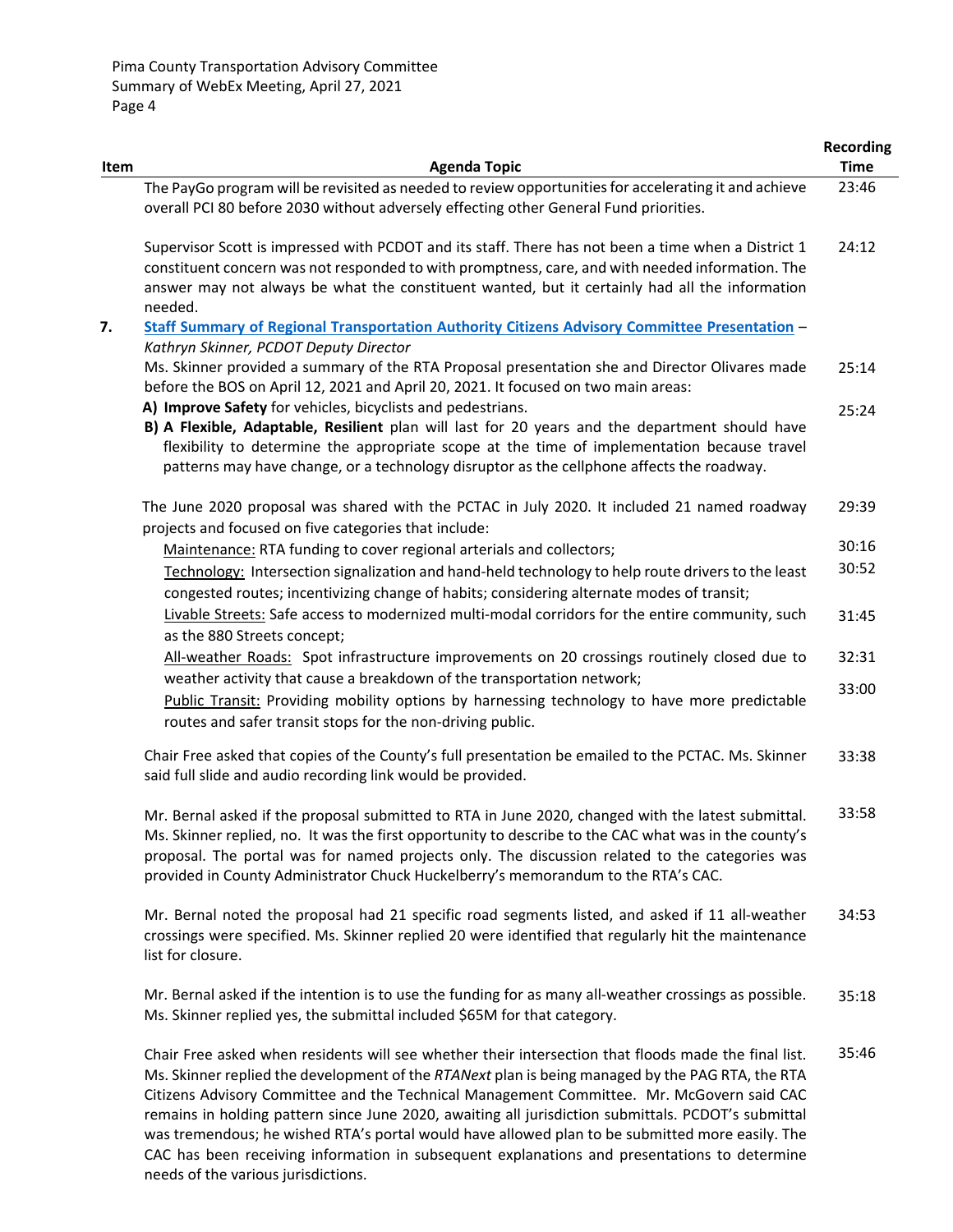|      |                                                                                                                                                                                                                                                                                                                                                                                                                                                                                                                                                                                                                                                                                                                                                                                                 | <b>Recording</b> |
|------|-------------------------------------------------------------------------------------------------------------------------------------------------------------------------------------------------------------------------------------------------------------------------------------------------------------------------------------------------------------------------------------------------------------------------------------------------------------------------------------------------------------------------------------------------------------------------------------------------------------------------------------------------------------------------------------------------------------------------------------------------------------------------------------------------|------------------|
| Item | <b>Agenda Topic</b>                                                                                                                                                                                                                                                                                                                                                                                                                                                                                                                                                                                                                                                                                                                                                                             | <b>Time</b>      |
|      | Building on Mr. Bernal's comment regarding all-weather access funding, Mr. McGovern said it relates<br>to the maintenance category. In developing the plan, the CAC focused on regionalism, corridors and<br>projects that enhance regional mobility and connectivity of long-distance projects connecting places<br>from where people live to where they work. In the case of maintenance and all-weather roads, he<br>asked if the maintenance funding is limited to projects classified as regional. Likewise, will the all-<br>weather access, such as collectors that isolate small areas when it rains, will they fit the regional<br>definition? Ms. Skinner replied, 20 areas include crossings are on major roadways or well-used<br>regional routes versus limited spot improvements. | 37:33            |
|      | Mr. McGovern agreed and said naming projects and giving as much detail regarding the planned<br>funding is critical for achieving public support, so that it is not viewed as wasteful spending.                                                                                                                                                                                                                                                                                                                                                                                                                                                                                                                                                                                                | 39:47            |
|      | Mr. Winchester asked if the report lists an overall operating set of principles or goal the County wants<br>to achieve with the next round of RTA and not guide what projects they are offering. Is there an<br>abstract of the report that can be shared? Ms. Skinner replied that she would share PCDOT's Vision<br>and Mission that guide the department's decision-making and the RTA CAC set of Guiding Principles<br>and Framework document for forming the RTANext plan, which the county's proposal is aligned with.                                                                                                                                                                                                                                                                    | 40:55            |
| 8.   | Ms. Brown-Dominguez asked how the discussions around the categories been received by the RTA<br>CAC members and are they open to them? Mr. McGovern informed Categories were discussed during<br>Framework, Goals and Objectives development for their work. All Categories of RTA1 will be a<br>starting point for discussions in RTANext, along with maintenance and complete streets discussions.<br>Individual funding topics will be discussed and alignedt with the County's request.<br>Network Analysis Tools - Lauren Fecteau, PCDOT Staff                                                                                                                                                                                                                                             | 42:03            |
|      | Reference Ms. Fecteau's audio and linked presentation for information on PCDOT's network tools<br>used to screen and evaluate the safety and mobility of the Pima County road network to review<br>system performance:                                                                                                                                                                                                                                                                                                                                                                                                                                                                                                                                                                          | 44:10            |
|      | DynusT is a dynamic traffic simulation and assignment software that allows for scenario planning and<br>evaluation.                                                                                                                                                                                                                                                                                                                                                                                                                                                                                                                                                                                                                                                                             | 45:55            |
|      | StreetLight Data is an analytic program that uses anonymized road data to provide multi-modal trip<br>quantities such as Average Annual Daily Traffic (AADT), origin-destination and zone activities.                                                                                                                                                                                                                                                                                                                                                                                                                                                                                                                                                                                           | 47:03            |
|      | Miovision uses signalized intersection cameras and a cloud-based analytic program for signal<br>optimization, intersection counts and performance measures.                                                                                                                                                                                                                                                                                                                                                                                                                                                                                                                                                                                                                                     | 48:42            |
|      | Signalized Intersection Management Tool is an automated application to pull data from Miovision<br>to create data visualizations and allow for network screening to review various metrics.                                                                                                                                                                                                                                                                                                                                                                                                                                                                                                                                                                                                     | 49:57            |
|      | PAG Safety Explorer provides predictive and expected crash data aligned with AASHTO Highway<br>Safety Manual; Level of Safety Service and Level of Service; and allows crash data to be filtered by<br>numerous metrics with a heat map to visualize patterns or clusters where crashes may be occurring.                                                                                                                                                                                                                                                                                                                                                                                                                                                                                       | 52:16            |
|      | Network Analysis Application is a screening tool for safety and mobility analysis that leverages<br>StreetLight Data, United States Road Assessment Program (usRAP) safety ratings and statistical<br>hotspot analyses of crash data.                                                                                                                                                                                                                                                                                                                                                                                                                                                                                                                                                           | 54:58            |
|      | RITIS/PDA (Regional Integrated Transportation Information System) a cloud-based tool that<br>provides real-time congestion, traffic and bottleneck data for review.                                                                                                                                                                                                                                                                                                                                                                                                                                                                                                                                                                                                                             | 59:39            |
|      | PimaMaps Crash Layer leverages raw crash data as provided through crash report data received from<br>the Sheriff Department.                                                                                                                                                                                                                                                                                                                                                                                                                                                                                                                                                                                                                                                                    | 01:00:13         |
|      | Chair Free asked if the tools are available to the public. Ms. Fecteau replied only the PimaMaps is<br>currently available. Next steps are development of web dashboards.                                                                                                                                                                                                                                                                                                                                                                                                                                                                                                                                                                                                                       | 01:02:13         |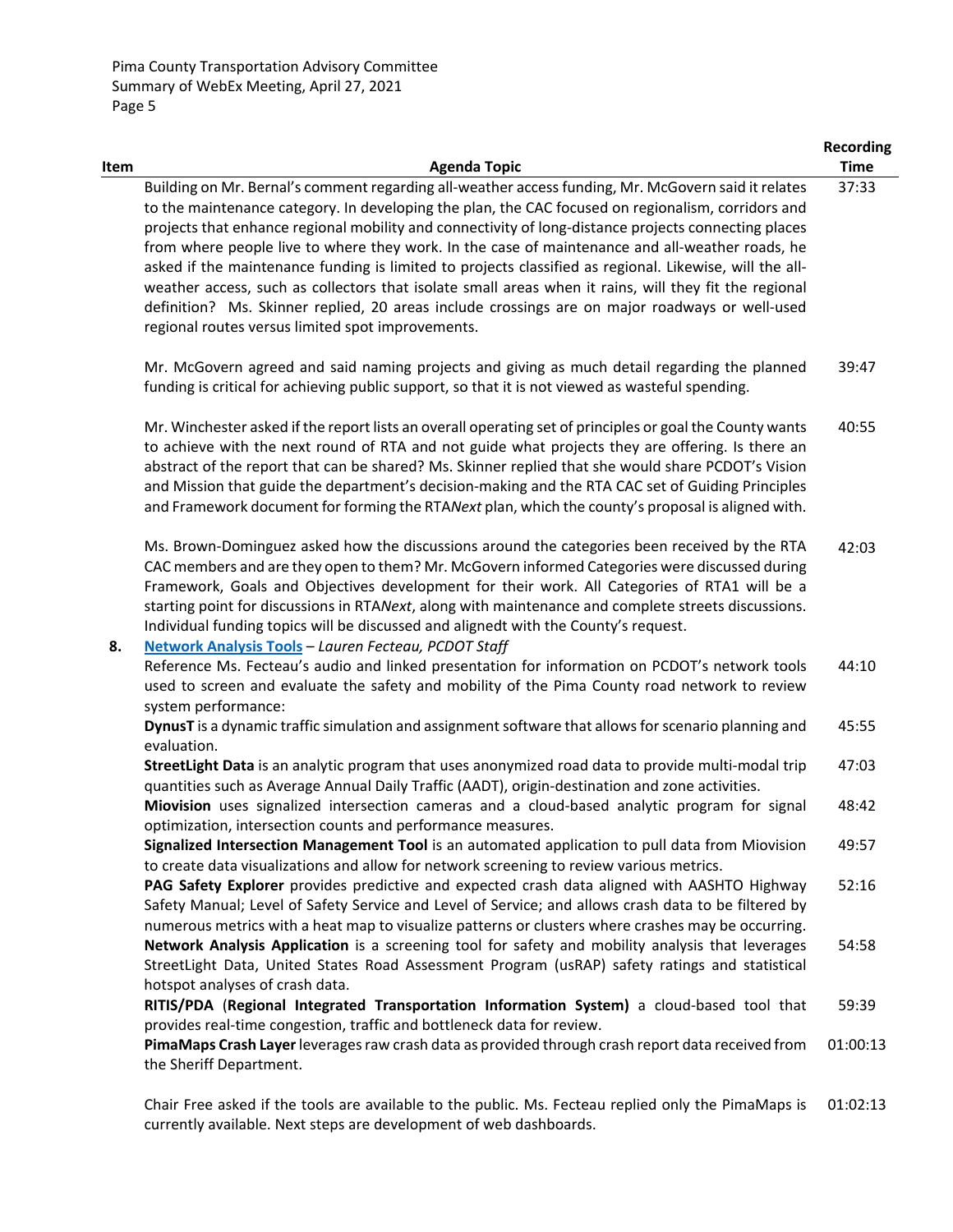| <b>Item</b> | <b>Agenda Topic</b>                                                                                                                                                                                                                                                                                                                                                                                                                                                                                                                                                                                                                                                                                                                                                                                                                                                                                                                                                                                                  | <b>Time</b> |
|-------------|----------------------------------------------------------------------------------------------------------------------------------------------------------------------------------------------------------------------------------------------------------------------------------------------------------------------------------------------------------------------------------------------------------------------------------------------------------------------------------------------------------------------------------------------------------------------------------------------------------------------------------------------------------------------------------------------------------------------------------------------------------------------------------------------------------------------------------------------------------------------------------------------------------------------------------------------------------------------------------------------------------------------|-------------|
|             | Chair Free asked to be walked through a scenario where these tools would discover and what action<br>item would result from the evaluation. Ms. Fecteau replied that the data is used to evaluate citizen<br>inquiries or identify hot spots for system-wide review. The mobility on demand approach is being<br>leveraged, as well. Traditionally, when receiving a request for a traffic signal at an intersection,<br>PCDOT would evaluate it based upon federal guidelines and may recommend a signal. It would be<br>focused on a single intersection and benefits for a single location. Having network-wide metrics<br>would allow for analyzing the data via these platforms to see the benefit or non-benefit the<br>intersection control may have for the entire network. Data specific to pedestrians or bicyclists is<br>available network that can be evaluated for different things. PCDOT is leveraging these technologies<br>and additional data for potential alternatives for a specific location. | 01:02:51    |
|             | Mr. McGovern appreciated the presentation, acknowledged amazing amount of data to have to sift<br>الماجعة والمتحافظ والمستحاد والمتحدث والمتحدث والمتحدث والمتكا المساحي والمتحدث والمتحدث والمتحدث والمستحدث والمستحدثان                                                                                                                                                                                                                                                                                                                                                                                                                                                                                                                                                                                                                                                                                                                                                                                            | 01:05:31    |

**Recording**

through that can deliver in real time. He asked if the real time congestion incident monitoring tools were auto-alarmed or auto-monitored so that when something happens PCDOT doesn't have to a technician looking at various locations. Are the tools tied to emergency services, whether PCDOT or emergency response to crash sites? Ms. Fecteau replied that currently, some data is real-time but other data is received for an entire year's duration. There are other applications that allows for citizens to report incidents but Ms. Fecteau is not aware that those are leveraged and coordinated through the Sheriff's Department for reporting.

Mr. McGovern noted that some of the software service applications provide real‐time automatic monitoring of some areas such as water systems leaking. An automatic email is sent to an emergency contact or maintenance person. He asked if that is the next step to have the systems monitored to take real‐time action. Ms. Fecteau agreed that those are next steps and anticipates that the Regional Center for Smart Mobility would evaluate through leveraging that technology for future application. There are also within Miovision, within signalized intersections the help metrics – a proactive way for monitoring signals and inform where review needs to be completed. 01:07:33

Mr. McGovern said built-in system alarms allow automatic action to be taken to adjust signal timing. Currently, emergency vehicles have signal override capabilities but for the system itself to work best, it needs to be automated and allow for big cues to be dissipated more quickly. Ms. Olivares reiterated that the Regional Center for Smart Mobility Solutions will be staffed to manage congestion and vehicular traffic demand but also the traffic safety and management operations of the network. The new Director for the Center will start in mid‐May and part of the Center is staffed to review alarm systems and other things to make sure PCDOT is leveraging the data response in real-time. The Director and staff will reach out to emergency services to develop a plan to use the data. 01:09:09

Ms. Free asked for periodic summary reports at a high‐level view of the Center's findings. Ms. Olivares said reports on the progress of the Center will be provided similar to PCDOT's road report. 01:10:53

Mr. Bernal was impressed by the amount of data. He asked about pedestrian accidents and pedestrian safety. He read in the newspaper that the City of Tucson is concerned with pedestrian accidents and asked if PCDOT is similarly establishing priorities for those types of incidents and how are such priorities being addressed. Ms. Fecteau replied that data can be leveraged through platforms such as Miovision and PAG Safety Explorer. PCDOT is able to conclude if there are pedestrian crash hot spots in certain locations. PCDOT also wants to determine where there are potential facilities present or higher concentrations of pedestrians, rather than only locations of crash occurrence. Future discussions and reviews of potential crash patternsfor pedestrians, bicycles and multi‐modal facilities will take place. 01:11:19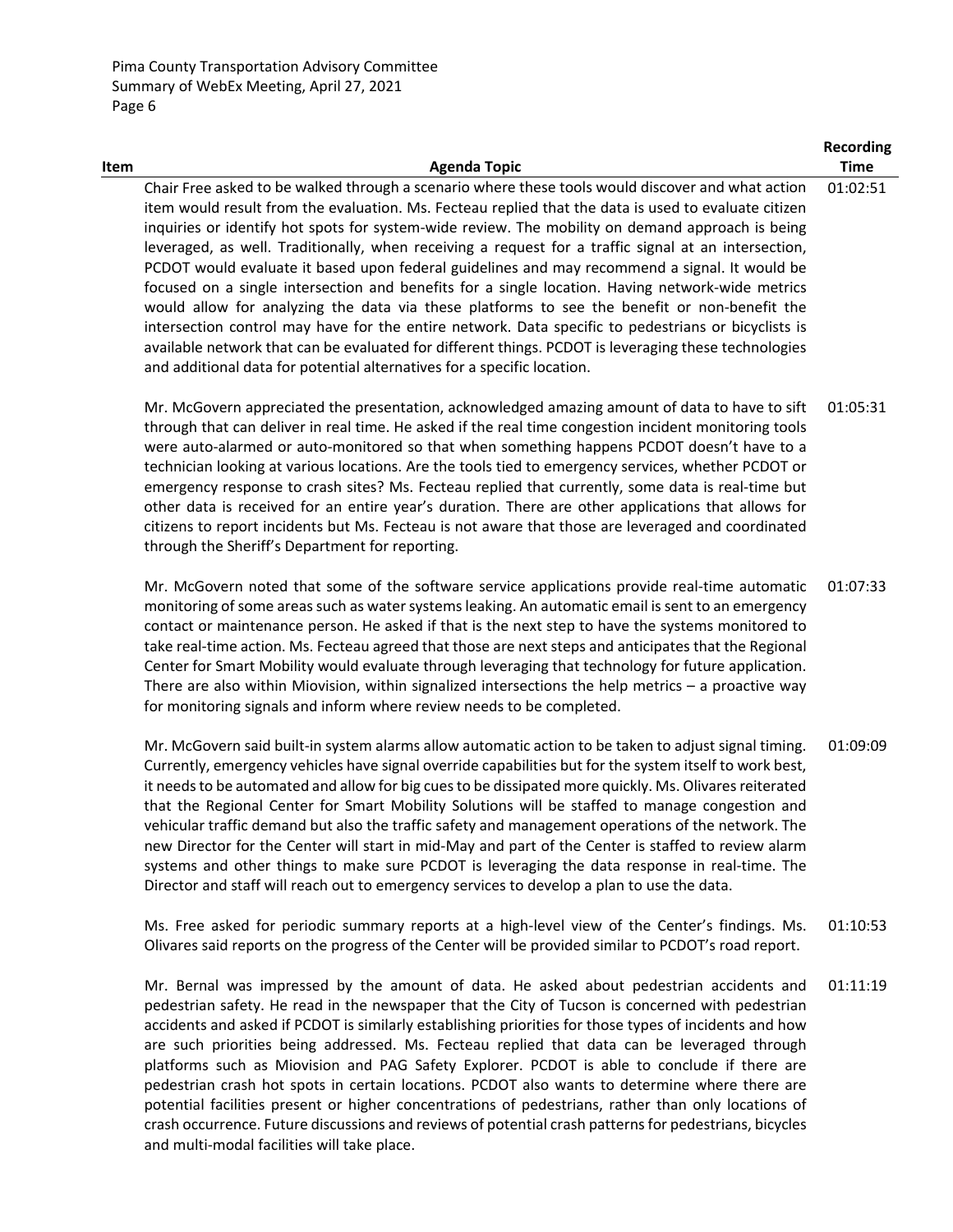|      |                                                                                                            | <b>Recording</b> |
|------|------------------------------------------------------------------------------------------------------------|------------------|
| Item | <b>Agenda Topic</b>                                                                                        | <b>Time</b>      |
|      | Ms. Free appreciated Ms. Fecteau's thorough report and detailed responses to the committee's<br>questions. | 01:13:29         |
| 9.   | Topics for Future Discussions - Lucretia Free, PCTAC Chair                                                 | 01:13:31         |
|      | Chair Free informed that this place on the agenda is for items that do not neatly fit into a category.     |                  |
|      | One such topic is the impact of COVID-19 on transportation. If there are other concerns for future         |                  |
|      | discussion, there is a place for that each month.                                                          |                  |
|      | a. COVID-19 Impact on Transportation - Jorge Riveros, PCDOT Deputy Director                                | 01:14:16         |
|      | Mr. Riveros sought clarification on whether the PCTAC would like information about the impacts             |                  |
|      | of Pima County or more of a global view of what the COVID-19 impacts have done to                          |                  |
|      | transportation networks, in general. If the former, versus the latter, information will be provided        |                  |
|      | in a future meeting.                                                                                       |                  |
|      |                                                                                                            |                  |
|      | From a global level, transportation agencies did not know how to react to COVID-19 and how it              | 01:15:53         |
|      | would affect transportation networks nationally or globally. As a result, some state and local             |                  |
|      | agencies were better prepared to collect data about what was happening.                                    |                  |
|      |                                                                                                            |                  |
|      | There was a decline in the number of people using streets, from a motorist's point of view.                | 01:15:26         |
|      | Essentially congestions managed itself. However, there were some detrimental effects of COVID-             |                  |
|      | 19 on the transportation network such as increases in speeding, increases in serious injuries and          |                  |
|      | fatalities for motorists, bicyclists, pedestrians and other mobility users.                                |                  |
|      | As a result, transportation experts quickly formulated programs or moved around programs that              | 01:16:26         |
|      | emphasized the need to put other mobility users front and center. The motorists and amount of              |                  |
|      | through-put were the focus, with some agencies across the world looking at the Slow Streets                |                  |
|      | Program. They closed off streets to find ways for local residents to interact in positive ways during      |                  |
|      | the shelter-in-place directive. There was more use of pedestrian and bicycle facilities.                   |                  |
|      |                                                                                                            |                  |
|      | Information about these global impacts of COVID and how the cities reacted can be found on the             | 01:17:33         |
|      | National Association for City Transportation Officials website (www.NACTO.org). Some impacts               |                  |
|      | include the decline of transit use and transit agencies needed to figure out how to sanitize assets.       |                  |
|      | There were impacts to micro-mobility like the big disrupter - the scooter. In some cities they             |                  |
|      | were popular and in some cases scooters were banned during the early March/April 2020                      |                  |
|      | pandemic with a slow return in late summer.                                                                |                  |
|      | Mr. Riveros informed some transportation agencies shifted resources. As an example, Austin,                | 01:19:36         |
|      | Texas learned to shift resources to food distribution and work with third party companies to help          |                  |
|      | distribute food to vulnerable populations. They also saw the suspension of parking enforcement,            |                  |
|      | permitting fees and the move to remote work.                                                               |                  |
|      |                                                                                                            |                  |
|      | Many are trying to understand how the move to remote work will impact the future of                        | 01:20:23         |
|      | transportation networks. Many companies saw the benefit of remote work on their resources                  |                  |
|      | and assets with not having to lease or pay for commercial space, turn on power or water, while             |                  |
|      | having their employees work from home delivering the same amount of work. The metrics of the               |                  |
|      | work could be measured. Therefore, transportation officials will need to figure out how to                 |                  |

operate in the future and shift resources similar to concerns with how the COVID vaccine will help the population. The answer to what the long-term effects will be is unknown. The long term impacts of COVID‐19 are unknown and there has been a shift in how businesses see future operations.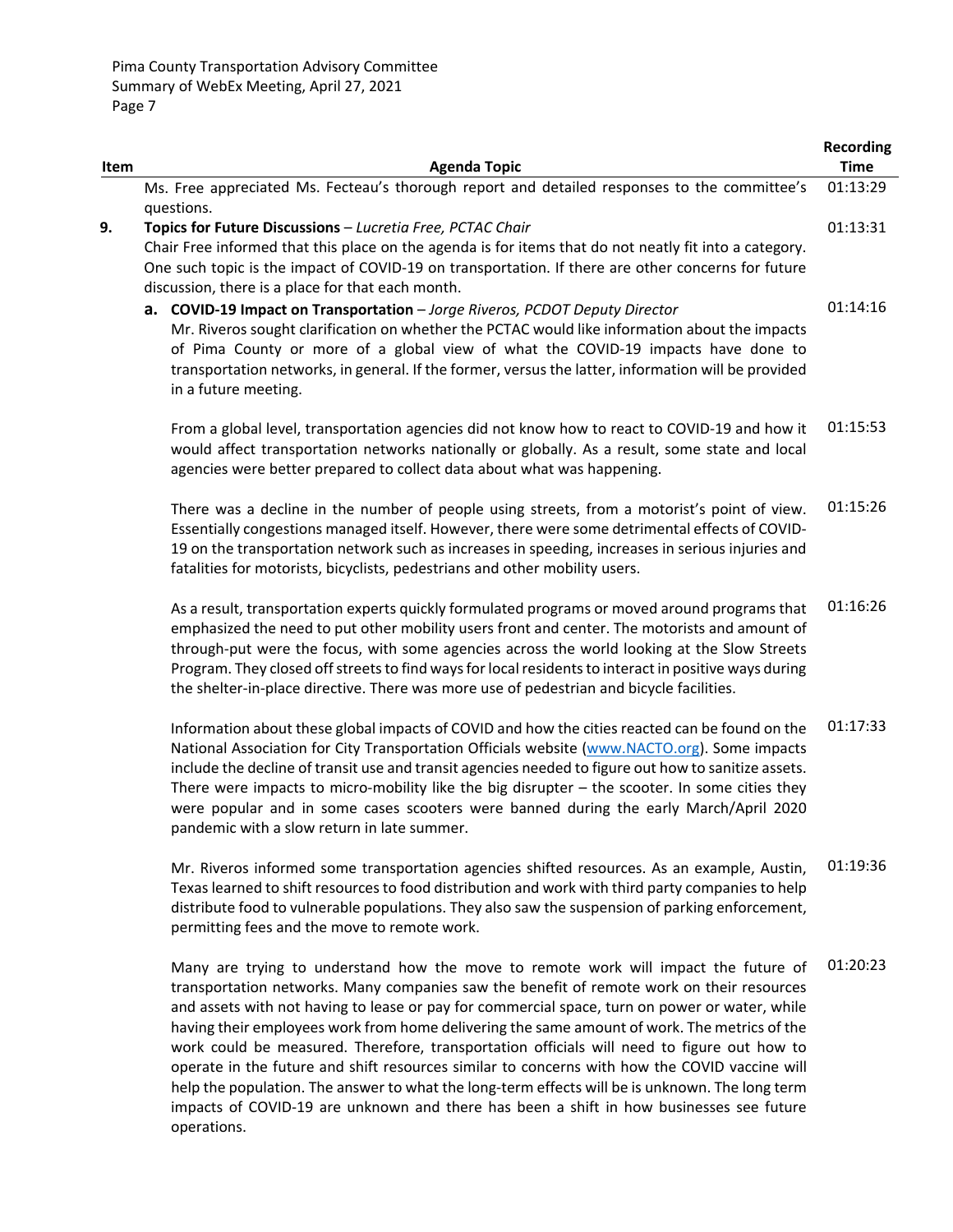|            |                                                                                                                                                                                                                                                                                                                                                                                                                                                                                                                                                                                                                                                                                                                                                                                                                                                                                                                                                                                                                                                                                                                                                                                                                                                                                                             | <b>Recording</b> |
|------------|-------------------------------------------------------------------------------------------------------------------------------------------------------------------------------------------------------------------------------------------------------------------------------------------------------------------------------------------------------------------------------------------------------------------------------------------------------------------------------------------------------------------------------------------------------------------------------------------------------------------------------------------------------------------------------------------------------------------------------------------------------------------------------------------------------------------------------------------------------------------------------------------------------------------------------------------------------------------------------------------------------------------------------------------------------------------------------------------------------------------------------------------------------------------------------------------------------------------------------------------------------------------------------------------------------------|------------------|
| Item       | <b>Agenda Topic</b>                                                                                                                                                                                                                                                                                                                                                                                                                                                                                                                                                                                                                                                                                                                                                                                                                                                                                                                                                                                                                                                                                                                                                                                                                                                                                         | <b>Time</b>      |
|            | As reported by Ms. Fecteau, PCDOT will be able to measure much more data to help figure out<br>how and where to shift resources, for example, from single occupancy vehicles to more transit<br>and bicycle use with more pedestrian facilities. The new Regional Center will help determine<br>those future decisions.                                                                                                                                                                                                                                                                                                                                                                                                                                                                                                                                                                                                                                                                                                                                                                                                                                                                                                                                                                                     | 01:21:50         |
|            | Mr. Riveros reported that this was a devastating scenario in terms of safety and there needs to<br>be a preparedness response to what the transportation network will look like in the future. As<br>more data is collected, transportation experts will need to figure out whether shifting financial<br>resources to other types of facilities is necessary and if doing so will actually meet the right needs<br>as we prepare for such contingencies. The Regional Center will provide a good opportunity to<br>think about table-top preparedness exercises when shifts in economy and public health take<br>place. There were, however, some beneficial impacts as a result of COVID such as the shifts to<br>remote work and more bicycle and pedestrian use, which were exciting to see. If the PCTAC<br>would like information regarding COVID's impact on Pima County, PCDOT will provide.                                                                                                                                                                                                                                                                                                                                                                                                        | 01:22:35         |
|            | Chair Free confirmed her interest in seeing the trends for Pima County and comparatively, how<br>in a given city, the industry that makes up the economy in that city is altered when there is a<br>service industry versus one driven in other ways because there is a segment of the population<br>without the luxury of working from home. She asked if the trend for those that did work from<br>home continue now that there is Zoom or will they return to what was done before?                                                                                                                                                                                                                                                                                                                                                                                                                                                                                                                                                                                                                                                                                                                                                                                                                      | 01:27:00         |
|            | b. Other<br>Ms. Free informed the PCTAC that topics of interest or agenda items for future discussions could<br>be emailed to Ms. Valenzuela                                                                                                                                                                                                                                                                                                                                                                                                                                                                                                                                                                                                                                                                                                                                                                                                                                                                                                                                                                                                                                                                                                                                                                | 01:27:45         |
| 10.<br>11. | Next Meeting: May 25, 2021 via WEBEX - Lucretia Free, PCTAC Chair<br>Agenda Items - Please submit by May 7, 2021 to <b>Annabelle. Valenzuela@pima.gov.</b><br>Call to the Audience - Lucretia Free, PCTAC Chair<br>Chair Free informed meeting attendees PCTAC cannot respond during Call to the Audience. DOT will<br>respond via email and post replies on the County's PCTAC webpage.                                                                                                                                                                                                                                                                                                                                                                                                                                                                                                                                                                                                                                                                                                                                                                                                                                                                                                                    | 01:29:00         |
|            | Karen Christensen lives off Mile Wide Road, east of Sandario. Mile Wide originates at entrance to<br>Saguaro National Park off Kinney Road which are connector roads to access the National Park and<br>the Arizona-Sonora Desert Museum. However, the roads have mid-center pavement breaks and<br>numerous potholes that, while repaired, create hazards for cars and bicyclists. The PCI index for this<br>area is 40. She requests priority repaving in the 21/22 work plan. Mile Wide and Kinney are critical<br>components of this roadway complex and without improvement will detract from the usefulness of<br>recent County improvements.                                                                                                                                                                                                                                                                                                                                                                                                                                                                                                                                                                                                                                                         | 01:29:18         |
|            | Larry Stapleton spoke to the need to replace Silverbell Road from Cocio to North Red Hill Road, which<br>accesses the Ironwood Forrest National Monument. The road has many areas with 6 to 12 potholes<br>per 20-ft segment. When PCDOT has patches the road, the patch lasts one to two months and<br>becomes speed bumps. Traffic slows down to 35 mph to avoid damage to vehicles. Most travelers<br>drive on the shoulder since the dirt is better than the road. Currently, PCI 35 but questioned how<br>that index was evaluated. Pump Station Road, rated 40, is a dirt road. In addition to the road being<br>dangerous, it is detrimental to property values. Realtors have told him of losing customers who leave<br>because of the road condition. Silverbell is the main artery for 640 acres of private property within<br>the 129,000 acres of Ironwood. Currently, there are 50 to 70 houses in the area. There are many<br>undeveloped properties and this gives an opportunity for the County to gain impact fees because<br>each house would increase property taxes, and the road impact fee is about \$7,000 for every house.<br>The Ironwood National Forest is a destination for tourism and entertainment but the number one<br>negative comment is about the rough road condition. | 01:31:40         |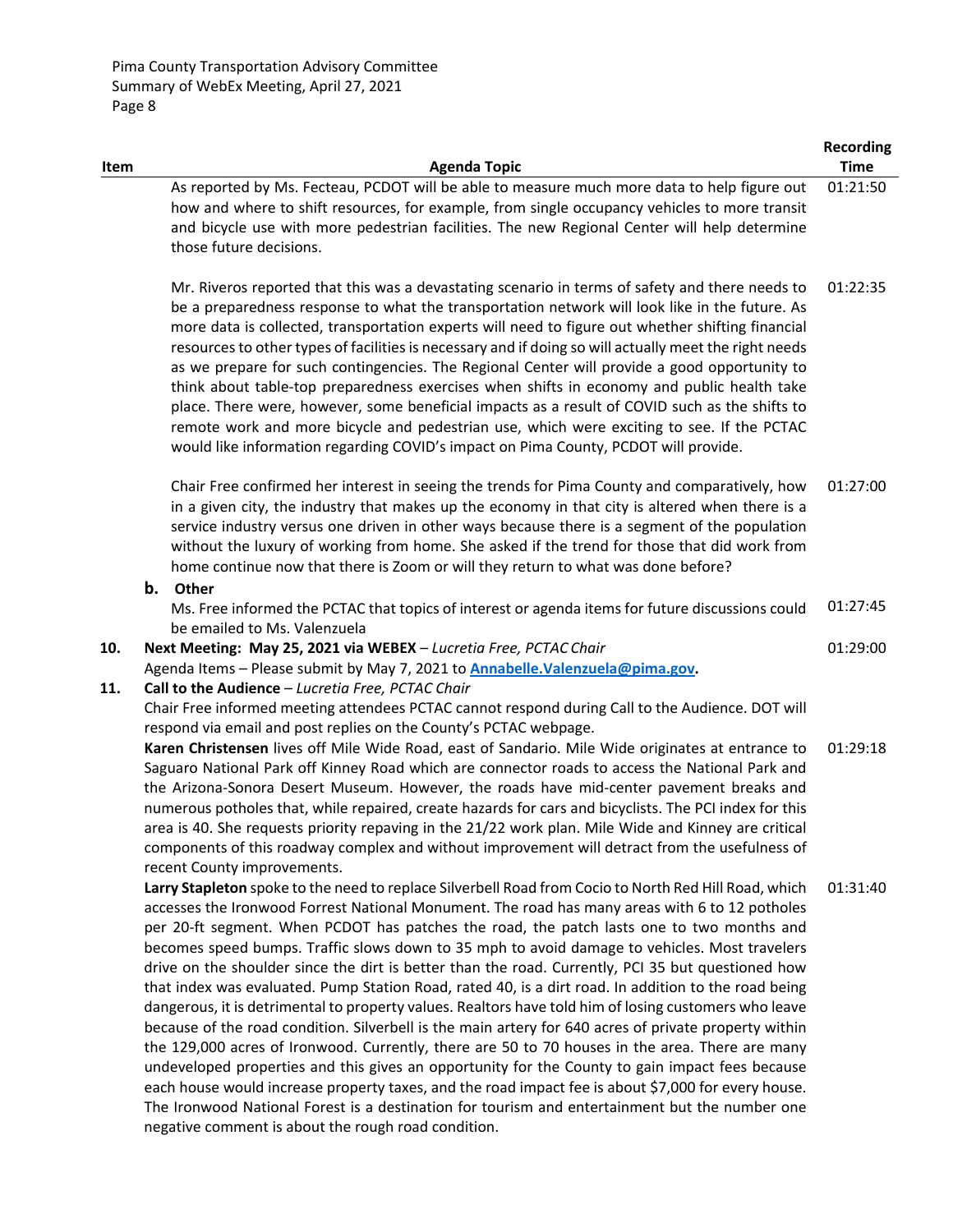Pima County Transportation Advisory Committee Summary of WebEx Meeting, April 27, 2021 Page 9

|      |                                                                                                                                                                                                                                                                                                                                                                                                                                                                                                                                                                                                                                                                                                                                                                                                                                                                                                                                                                                                                                                                                                                                                                                                                                                                                                                                                                                                                                                                                                                                                              | <b>Recording</b>     |
|------|--------------------------------------------------------------------------------------------------------------------------------------------------------------------------------------------------------------------------------------------------------------------------------------------------------------------------------------------------------------------------------------------------------------------------------------------------------------------------------------------------------------------------------------------------------------------------------------------------------------------------------------------------------------------------------------------------------------------------------------------------------------------------------------------------------------------------------------------------------------------------------------------------------------------------------------------------------------------------------------------------------------------------------------------------------------------------------------------------------------------------------------------------------------------------------------------------------------------------------------------------------------------------------------------------------------------------------------------------------------------------------------------------------------------------------------------------------------------------------------------------------------------------------------------------------------|----------------------|
| Item | <b>Agenda Topic</b>                                                                                                                                                                                                                                                                                                                                                                                                                                                                                                                                                                                                                                                                                                                                                                                                                                                                                                                                                                                                                                                                                                                                                                                                                                                                                                                                                                                                                                                                                                                                          | <b>Time</b>          |
|      | Heather Hatfield - In Sabino Vista Hills on the north east side of Tucson, the roads are deteriorating<br>and difficult to drive, walk or ride bikes. It's dangerous for people to walk or bike along, specifically<br>Larrea Lane, due to all the cracks, patches and potholes. The road should also be widened and redone<br>because it has failed. Our neighborhood should be a welcoming and safe place for visitors, especially<br>those visiting to participate in the swim team and other activities. There also are school buses and<br>other recreational activities that the neighborhood offers. I just want to bring this to your attention<br>to request that Larrea Lane would get redone and our neighborhood streets. My street, is failed. I<br>called and found out that it is a 39. I am hoping that it will be at the top of the schedule for the next<br>fiscal year. I appreciate your time listening to my concerns.                                                                                                                                                                                                                                                                                                                                                                                                                                                                                                                                                                                                                  | 01:36:40             |
|      | Jane Tarson-Peters - Is a resident of Sabino Vista Hills. Our roads were rated failed in many places<br>and then re-rated after some new technology with laser beams went over our roads. They haven't<br>been repaved in 35 years or more. My concern is not just for safety, that is the number one priority<br>for members of our community and a large number of people that travel through our neighborhood,<br>because we are so close to Canyon Ranch, which is a beautiful place to walk, and so is our<br>community. But I think that after 35 years and as I stated in my input letter, the amount of property<br>tax that we contribute to make Tucson a beautiful place that should be reflected in the condition of<br>our roads. So, I along with other members in this community would hope that the Transportation<br>Department would take another look at our roads and put us in priority in the next fiscal year. We<br>were on a five-year plan and then that went away. I hope you'll just take another look and get us on<br>the top of the list. Thank you so much and thank you again for all your work.                                                                                                                                                                                                                                                                                                                                                                                                                            | 01:38:26             |
|      | Joyce Christian - I am also in the Sabino Vista Hills neighborhood, as the two former people were. I<br>agree with everything they said. I would just like to add that my understanding is that Larrea Lane<br>from Cloud Road north was originally built to end before our subdivision was even built and before<br>they acknowledged the amount of traffic that is currently on Larrea, and because of that, the<br>foundation for the road wasn't design or built to handle the amount of traffic that the over 250<br>homes that are now in our subdivision and have been since 1975 carry. Because those roads were<br>not designed that way - to carry that much, they failed and they continue to fail. The potholes are<br>dangerous and constantly being filled but we need more than just paving. We need some<br>strengthening of the base of the road. I agree that I would hope thatwe appreciate all the work<br>you have done but we hope that you will take a look at the road Larrea as it feeds into Sabino Hills<br>and also into Canyon Ranch because there are two gates from our subdivision, off of Larrea into<br>Canyon Ranch, which is a substantial tax base as well and, they create more traffic than just our<br>neighborhood traffic. I think that should also be considered. I appreciate your time. I appreciate<br>learning what I've learned by sitting here for two hours and thank you very much for your work.<br>Cristy Staff - Larrea Lane, entrance to Sabino Vista Hills is in desperate need of long term repair. | 01:41:10<br>01:44:18 |
|      | Potholes have made the road treacherous for autos and pedestrians. Drivers swerve across both<br>lanes of the road trying to avoid vehicular damage. Without bike lane or sidewalk the high-foot<br>traffic volume is at risk of injury. Please provide a permanent solution on Larrea Lane.                                                                                                                                                                                                                                                                                                                                                                                                                                                                                                                                                                                                                                                                                                                                                                                                                                                                                                                                                                                                                                                                                                                                                                                                                                                                 |                      |
|      | Amanda Paladini - HOA President for Riverside Crossing, reports having roads in fair to poor grade.<br>They have been for the past ten years. With the budget for April, River Road was going to be done,<br>which is already done, thank you guys but we would like to really work on getting Riverside Crossing<br>the roads paved and at least looked into so that we can have a timeline. It has been brought up in<br>previous meetings and we are under the impression that in order for us to pave our roads, right now<br>it is Pima County and in order for us to take over our neighbor Riverside Place, we would have to pay<br>for it. So we would kindly ask if maybe we could look at a timeline for Riverside Crossing as we are in<br>that fair range for the road repaving. If you have any consideration let us know as HOA President and<br>Vice-President, we could understand what is going on.                                                                                                                                                                                                                                                                                                                                                                                                                                                                                                                                                                                                                                         | 01:45:31             |
|      | Robert Larson - Larrea Lane - I don't understand why a road that gets so much traffic does not get                                                                                                                                                                                                                                                                                                                                                                                                                                                                                                                                                                                                                                                                                                                                                                                                                                                                                                                                                                                                                                                                                                                                                                                                                                                                                                                                                                                                                                                           | 01:47:27             |

redone while a road like Giaconda Way gets redone and seems to get less traffic.